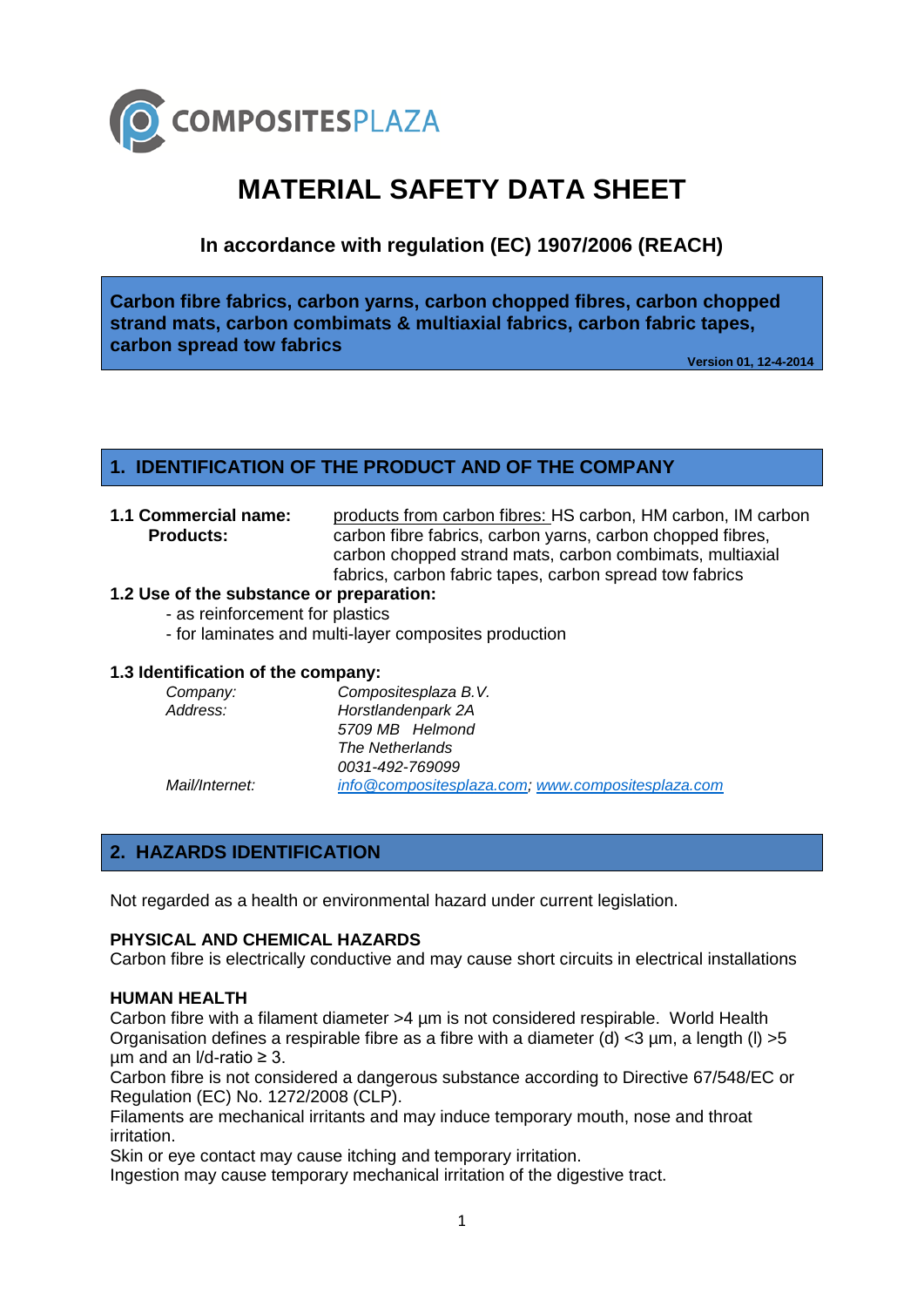Pre-existing conditions such as respiratory or skin disorders may be aggravated by exposure to the product or dust/particulate generated from machining/grinding of the cured product.

# **3. COMPOSITION/INFORMATION ON COMPONENTS**

### **COMPOSITION COMMENTS**

Graphite (carbon) synthetic fibres. Filament diameter > 4 µm. >98% w/w

Carbon fibre can be with or without a size

# **4. FIRST AID MEASURES**

#### **INHALATION**

With any sign of respiratory distress, affected persons should be taken into fresh air, and made to rest while medical attention is sought

### **INGESTION**

DO NOT induce vomiting. Get medical attention immediately.

### **SKIN CONTACT**

In case of contact with the product or the cured product dust or particulate, immediately wash skin with mild soap and water. Use a washcloth to help remove the fibres. To avoid further irritation, do not rub or scratch irritated areas. Rubbing or scratching may force fibres into the skin. Get medical attention immediately if the irritation persists.

#### **EYE CONTACT**

In case of contact with the product or the cured product dust or particulate, immediately flush eyes with large amounts of water for at least 15 minutes, keeping the eyelids open. Get medical attention immediately.

# **5. FIRE FIGHTING MEASURES**

#### **EXTINGUISHING MEDIA**

Use: Water spray, dry powder or carbon dioxide.

#### **SPECIFIC HAZARDS**

Above 650ºC, if incomplete combustion occurs and depending on air supply and temperature, there may be release of carbon monoxide and dioxide and products of low molecular weight.

Carbon fibres are electrically conductive and if released during combustion may present a hazard to unprotected electrical apparatus.

## **PROTECTIVE MEASURES IN FIRE**

Avoid exposure through use of a self-contained, positive-pressure breathing apparatus.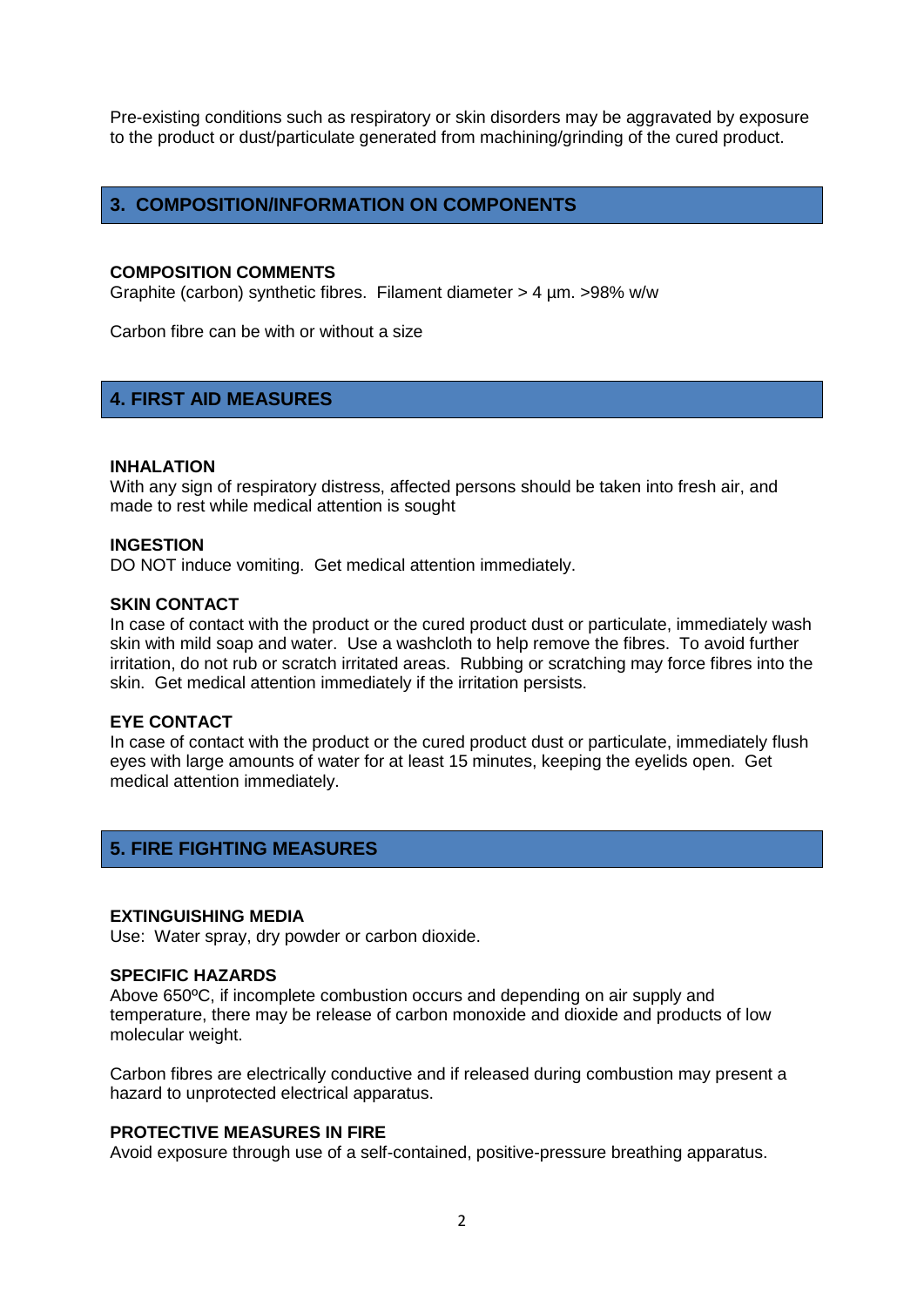# **6. ACCIDENTAL RELEASE MEASURES**

### **PERSONAL PRECAUTIONS**

Wear protective clothing as described in Section 8 of this safety data sheet.

### **SPILL CLEAN UP METHODS**

Clean affected area, and dispose of product and cleaning materials in accordance with local regulations. See paragraph 13.

Carbon Fibre is electrically conductive and may cause short-circuits in electrical installations

# **7. HANDLING AND STORAGE**

#### **USAGE PRECAUTIONS**

Avoid direct contact with product.

Avoid inhalation of filaments or dust/particulates generated during processing operations. Where possible, provide dust extraction and collection from handling zones.

#### **STORAGE PRECAUTIONS**

Store in closed original container in a dry place. Keep away from food, drink and animal feeding stuffs.

# **8. EXPOSURE CONTROL AND PERSONAL PROTECTION**

#### **RESPIRATORY EQUIPMENT**

Ensure good general ventilation. For comfort, an approved dust mask can be worn where fibre or particulates are present.

### **EYE PROTECTION**

Wear approved safety spectacles, goggles or facemask when working product by hand or machining with power tools.

### **SKIN PROTECTION**

Avoid skin contact by wearing gloves.

Ensure forearms are protected by use of gloves with long gauntlet, disposable sleeves or long sleeve overalls.

Irritation often appears at pressure points such as wrists, waist, neck and between fingers.

# **9. PHYSICAL AND CHEMICAL PROPERTIES**

**APPEARANCE** Textile surface made of woven filament yarn

**ODOUR** Odourless

3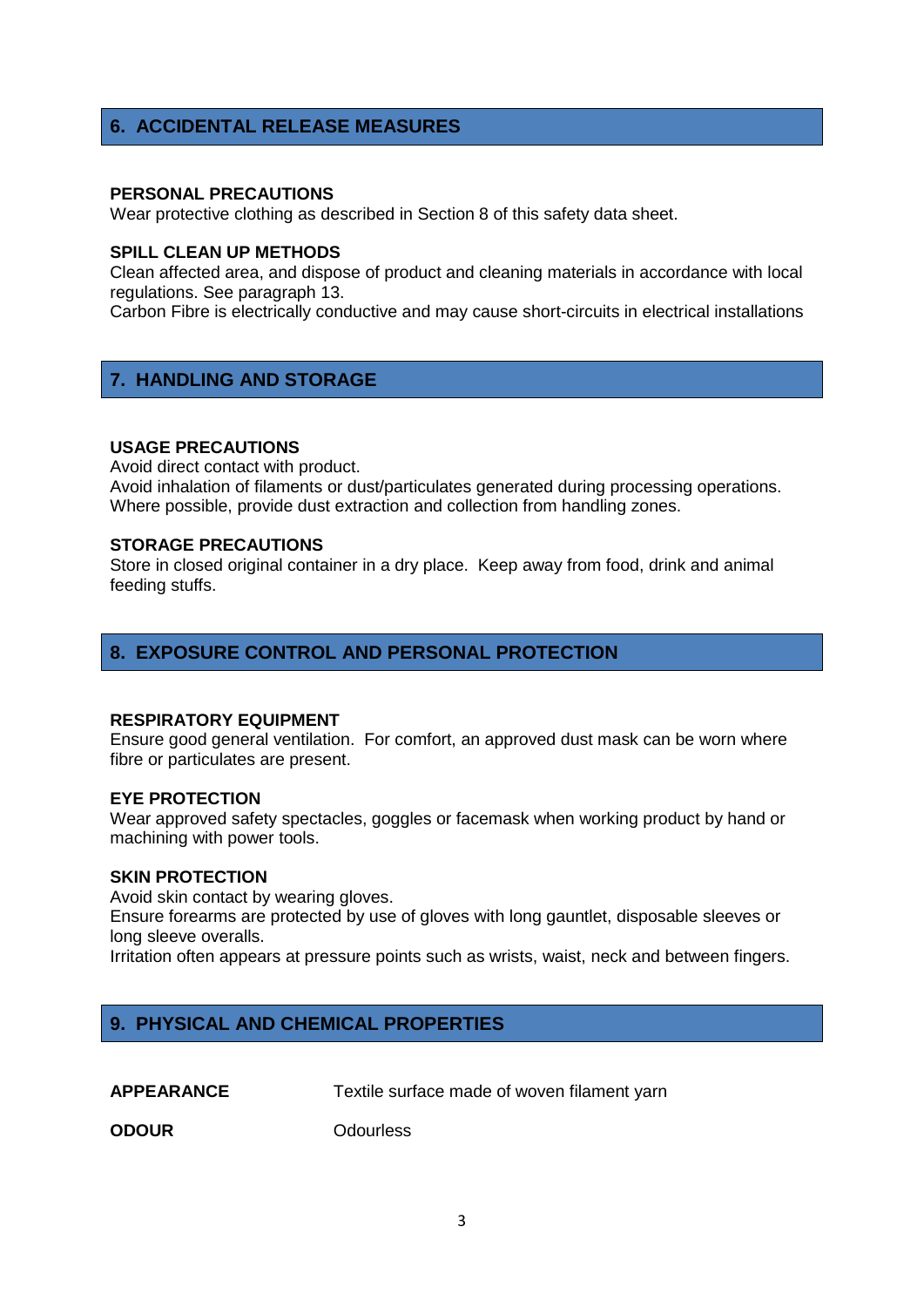**PHYS. DATA COMMENTS** Explosive Limits: not classified as explosive but dust or airborne filaments could induce explosion in high voltage equipments by short circuit.

**SOLUBILITY** Insoluble in water

**MELTING POINT (ºC)** ~ 3500ºC

**DECOMPOSITION TEMP.** 650°C (air) (°C)

# **10. STABILITY AND REACTIVITY**

### **STABILITY**

Stable under normal temperature conditions and recommended use.

### **HAZARDOUS POLYMERISATION**

Will not occur under proper conditions of use. Rapid heating of the product in bulk may produce an uncontrolled exothermic reaction that may char and decompose the size, generating unidentified gases and vapors that may be toxic. Avoid inhalation.

### **HAZARDOUS DECOMPOSITION PRODUCTS**

Hazardous decomposition products: The products of combustion and decomposition depend on other materials present in the fire and the actual conditions of the fire. Burning will decompose the size, if present, to release carbon, nitrogen, phenols, aldehydes, acrolein, carboxylic acid, traces of incompletely burned carbon products and other unidentified gases and vapours that may be toxic.

# **11. TOXICOLOGICAL INFORMATION**

### **TOXICOLOGICAL INFORMATION**

Carbon fibre with a filament diameter >4µm is not considered respirable. World Health Organisation defines a respirable fibre as a fibre with a diameter (d)  $<$ 3 µm, a length (l) >5  $µm$  and an  $I/d$ -ratio  $\geq 3$ .

Carbon fibre is not considered a dangerous substance according to Directive 67/548/EC or Regulation (EC) No. 1272/2008 (CLP).

There is no evidence that carbon fibres are mutagenic, genotoxic or carcinogenic.

#### **INHALATION**

Filaments and dust/particulates from machining cured product may cause mechanical irritation to the upper respiratory tract. Pre-existing respiratory disorders may be aggravated.

### **INGESTION**

May cause temporary mechanical irritation of the digestive tract.

### **SKIN CONTACT**

May cause mechanical irritation. Pre-existing skin disorders may be aggravated.

### **EYE CONTACT**

May cause mechanical irritation